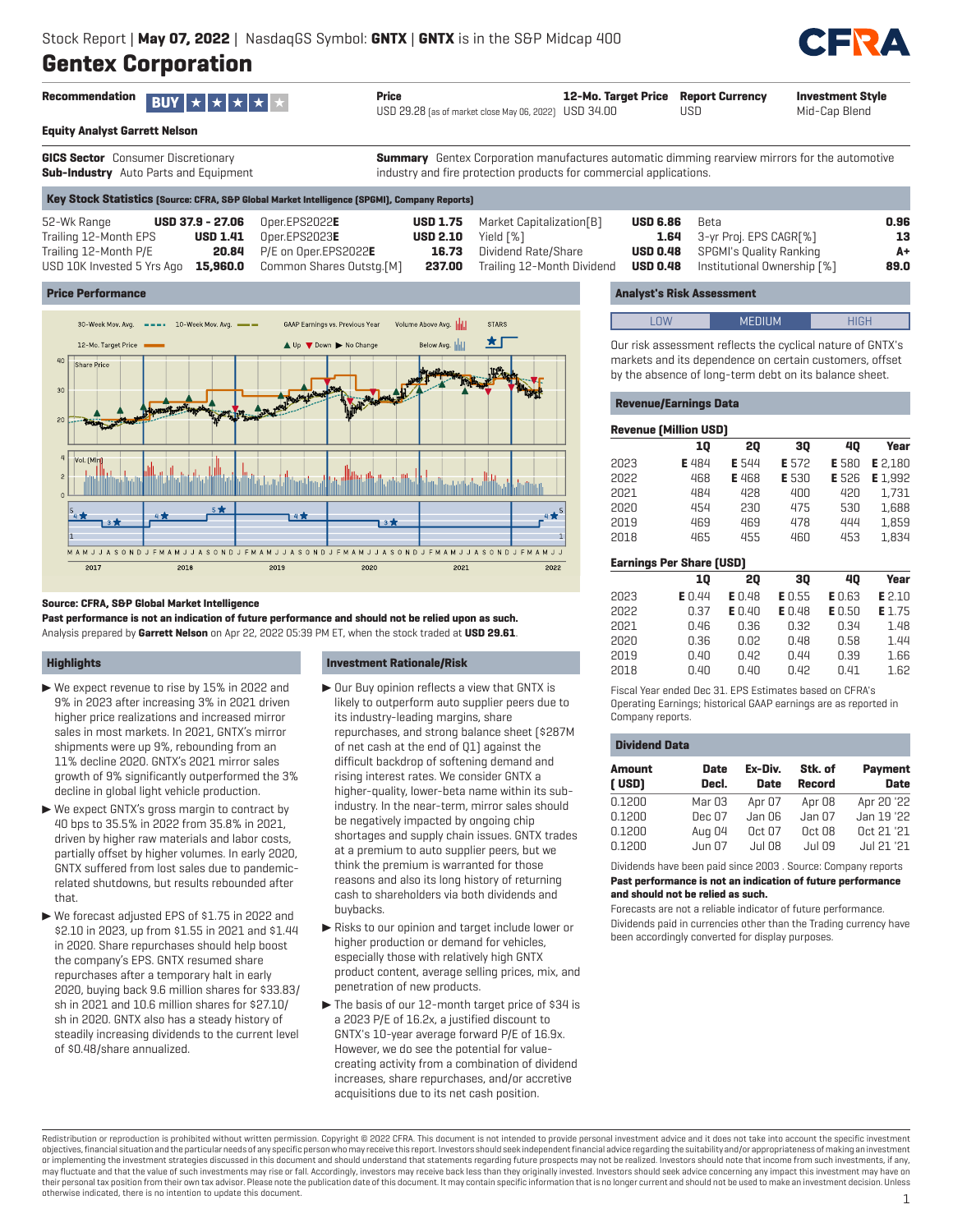

# **Business Summary** Apr 22, 2022

CORPORATE OVERVIEW. Headquartered in Zeeland, Michigan, Gentex Corporation is a supplier of automaticdimming rearview mirrors and electronics to the automotive industry, dimmable aircraft windows for aviation markets, and fire protection products to the fire protection market. The company ships interior mirrors as well as flat, convex and aspheric sub-assemblies for exterior use. In 2021, automotive rearview mirrors and electronics accounted for 97% of the company's net sales. GNTX sold approximately 41.8 million mirrors in 2021, versus 38.2 million mirrors in 2020 (+9.4%) and 42.9 million in 2019. With an approximately 94% market share in auto-dimming rearview mirrors in 2020 (flat with 2019 and up from 88% in 2013), GNTX is the dominant supplier of this part to the automotive industry. As of February 1, 2022, Gentex had 4,998 full-time employees, down from 5,303 one year earlier, and 100% of its workforce is nonunion.

The company's breakdown of net sales by country in 2021 was: United States (31%), Germany (14%), Japan (12%), Mexico (6%), and Other (37%). Gentex's percentage of total shipments to the Asia-Pacific region has been increasing over the last several years, while North America has been declining. GNTX currently supplies mirrors and electronics modules for BMW, Daimler Group, Fiat Chrysler, Ford, Fuji Heavy, Geely/Volvo, General Motors, Honda, Hyundai/Kia, Jaguar/Land Rover, Mazda, PSA/Opel Group, Renault/Nissan/Mitsubishi, Subaru, Suzuki, Tesla, Toyota, Volkswagen, Karma Automotive, Mahindra, McLaren and Aston Martin as well as various Chinese manufacturers, including SAIC, Great Wall, BYD, Chery, Dongfeng, Borgward, Jianghuai and NextEV. Three customers accounted for more than 10% of GNTX's net sales in 2020: Volkswagen (14%), Toyota (13%), and General Motors (11%). The company also makes products for the aerospace, fire protection, and intelligent medical lighting markets such as dimmable aircraft windows and photoelectric smoke detectors and alarms.

CORPORATE STRATEGY. The company seeks to expand revenues via new products and greater penetration of existing markets. It seeks to be first to market new technologies and improve its manufacturing capabilities. We expect the company to continue to expand in Europe and Asia and to add new mirror features.

MARKET PROFILE. Our fundamental outlook for the Auto Parts and Equipment sub-industry for the next 12 months is Neutral, reflecting expectations that auto prices will continue to set new record highs and demand will continue to recover in most major markets, but growth will be tempered by a combination of semiconductor shortages, supply chain disruptions, cost inflation, and rising interest rates.

We estimate U.S. light vehicle sales will rebound by 2.0% to 15.3 million units in 2022 and another 5.9% to 16.2 million units in 2023, up from an estimated 15.0 million in 2021 (+3.8% Y/Y) and 14.45 million in 2020. Still, we expect U.S. light vehicle sales to come in below the pre-pandemic level of 16.95 million units in 2019. Sales would be stronger if not for the record-low inventory levels and parts shortages (particularly semiconductors) which have plagued the market in recent months and we expect to persist well into 2022 and possibly beyond. In 2020, U.S. light vehicle sales posted their weakest total since coming in at 14.44 million units in 2012.

On the positive side, economic growth, low unemployment rates, and relatively low (but rising) interest rates should help support sales volumes. We think margins will benefit from a combination of record-high new vehicle price realizations (over \$46,000 in the U.S. as of February 2022) and cost cuts implemented during the course of the Covid-19 pandemic. However, chip shortages, supply chain disruptions, rising labor and raw materials costs, higher gasoline prices, and expected interest rate increases are major concerns. The average vehicle on the road in the U.S. was 12.1 years old in 2021 according to IHS Markit, an industry record, which should help support retail and parts demand.

FINANCIAL TRENDS. Gentex's total revenues have gone from \$1.86 billion in 2019 to \$1.69 billion in 2020 and \$1.73 billion in 2021, and EPS from \$1.66 in 2019 to \$1.44 in 2020 and \$1.48 in 2021. The late 2017 U.S. tax reform bill produced a windfall of tax savings for Gentex. In 2021, GNTX reported a 2.8% increase in EPS (\$1.48 vs. \$1.44), as revenues rose 2.5% and its gross margin contracted 10 bps to 35.8%. In Q1 2022, GNTX reported a 19.6% decline in EPS (\$0.37 vs. \$0.46), as revenues fell 3.2% and its gross margin contracted 360 bps to 34.3%.

As of March 31, 2022, the company had \$287 million of cash, cash equivalents and short-term investments, up from \$268 million at year-end 2021. GNTX had no debt, unchanged from year-end 2021 levels.

Gentex currently returns cash to shareholders through dividends and share repurchases. The company currently pays a \$0.48/share annualized dividend. GNTX repurchased approximately 2.44 million shares of stock for \$71.3 million in Q1 2022 (an average price of \$29/share), 9.60 million shares for \$324.6 million in 2021 (an average price of \$33.83/share), 10.6 million shares of stock for \$287.3 million (an average price of \$27.10/share) in 2020, and 13.8 million shares of common stock for \$332.0 million (an average price of \$24.06/share) in 2019.

# **Corporate information**

# **Investor contact**

J. O'Berski (616 772 1800)

# **Office**

600 North Centennial Street, Zeeland, Michigan, 49464

#### **Telephone**

616 772 1800

**Fax** 616 772 7348

#### **Website**

www.gentex.com

# **Officers**

| <b>Independent Chairman</b><br>J. Wallace                                 | Vice President of<br><b>Operations</b><br>P.V. Flynn                                                  |  |  |  |  |
|---------------------------------------------------------------------------|-------------------------------------------------------------------------------------------------------|--|--|--|--|
| <b>VP, General Counsel &amp;</b><br><b>Corporate Secretary</b><br>S. Ryan | <b>President, CEO &amp; Director</b><br>S. R. Downing                                                 |  |  |  |  |
| <b>President, CEO &amp; Director</b><br>S. R. Downing                     | <b>VP of Finance, CFO,</b><br><b>Treasurer &amp; Chief</b>                                            |  |  |  |  |
| <b>CTO &amp; VP of Engineering</b><br>N. Roehm                            | <b>Accounting Officer</b><br>K. C. Nash                                                               |  |  |  |  |
|                                                                           | <b>VP of Finance, CFO,</b><br><b>Treasurer &amp; Chief</b><br><b>Accounting Officer</b><br>K. C. Nash |  |  |  |  |
| <b>Board Members</b>                                                      |                                                                                                       |  |  |  |  |
| R. C. Walker                                                              | K. K. Starknff                                                                                        |  |  |  |  |
| F. T. Bauer                                                               | L. Brown                                                                                              |  |  |  |  |
| G. F. Goode                                                               | L. Zang                                                                                               |  |  |  |  |
| .I. A. Hollars                                                            | R. O. Schaum                                                                                          |  |  |  |  |
| .I. Wallace                                                               | S. R. Downing                                                                                         |  |  |  |  |
| Domicile                                                                  | Auditor                                                                                               |  |  |  |  |

Ernst & Young LLP

**Domicile** Michigan

**Founded**

1974

# **Employees**

4,998

**Stockholders** 4,604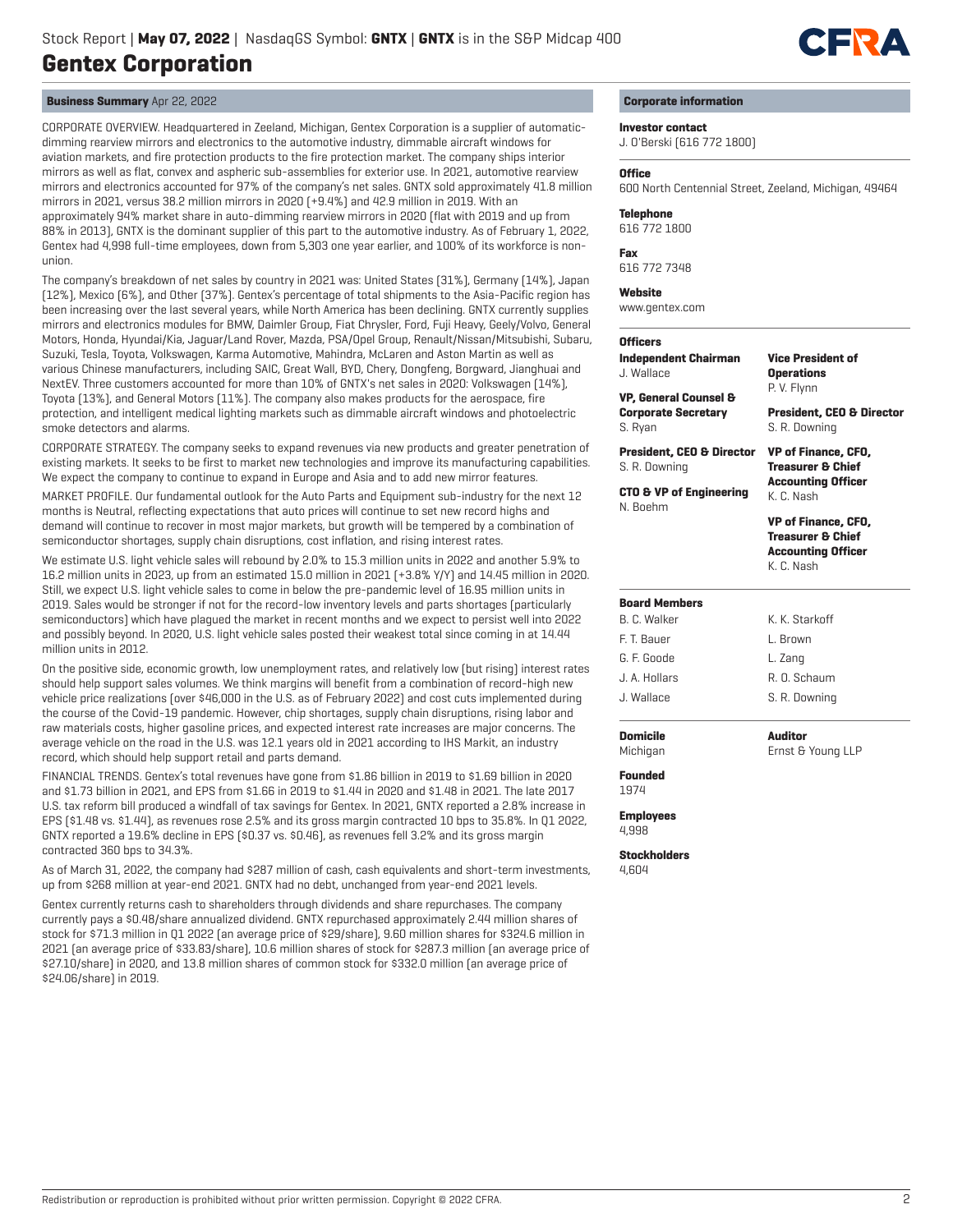

| <b>Quantitative Evaluations</b>         |                     |                                                                                                                                                       |                                                                                                                                                   |   |   |   |  |  |
|-----------------------------------------|---------------------|-------------------------------------------------------------------------------------------------------------------------------------------------------|---------------------------------------------------------------------------------------------------------------------------------------------------|---|---|---|--|--|
| <b>Fair Value Rank</b>                  |                     |                                                                                                                                                       | $\mathcal{P}$                                                                                                                                     | 3 | 4 | 5 |  |  |
|                                         |                     | LOWEST<br><b>HIGHEST</b><br>Based on CFRA's proprietary quantitative model,<br>stocks are ranked from most overvalued [1] to most<br>undervalued [5]. |                                                                                                                                                   |   |   |   |  |  |
| <b>Fair Value</b><br><b>Calculation</b> | <b>USD</b><br>29.07 |                                                                                                                                                       | Analysis of the stock's current worth, based on CFRA's<br>proprietary quantitative model suggests that GNTX is<br>overvalued by USD 0.21 or 0.72% |   |   |   |  |  |
| <b>Volatility</b>                       |                     | <b>AVERAGE</b><br><b>HIGH</b><br><b>LOW</b>                                                                                                           |                                                                                                                                                   |   |   |   |  |  |
| <b>Technical</b><br><b>Evaluation</b>   | <b>BULLISH</b>      |                                                                                                                                                       | Since October, 2020, the technical indicators for GNTX<br>have heen BIJI LISH"                                                                    |   |   |   |  |  |
| <b>Insider Activity</b>                 |                     | <b>UNFAVORABLE</b><br><b>FAVORABLE</b><br>NEUTRAL                                                                                                     |                                                                                                                                                   |   |   |   |  |  |

| <b>Expanded Ratio Analysis</b> |  |  |  |
|--------------------------------|--|--|--|
|--------------------------------|--|--|--|

|                                 | 2021   | 2020   | 2019   | 2018   |
|---------------------------------|--------|--------|--------|--------|
| Price/Sales                     | 4.76   | 4.90   | 3.95   | 2.97   |
| Price/EBITDA                    | 16.20  | 16.40  | 12.37  | 8.94   |
| Price/Pretax Income             | 19.80  | 20.08  | 14.67  | 10.45  |
| P/E Ratio                       | 23.21  | 24.13  | 17.49  | 12.46  |
| Avg. Diluted Shares Outstg. [M] | 236.60 | 243.68 | 253.27 | 269.88 |
|                                 |        |        |        |        |

Figures based on fiscal year-end price

| <b>Key Growth Rates and Averages</b> |        |           |         |
|--------------------------------------|--------|-----------|---------|
| <b>Past Growth Rate [%]</b>          | 1 Year | 3 Years   | 5 Years |
| Net Income                           | 3.81   | <b>NM</b> | 0.75    |
| Sales                                | 2.55   | $-1.91$   | 0.61    |
| <b>Ratio Analysis (Annual Avg.)</b>  |        |           |         |
| Net Margin [%]                       | 20.84  | 21.43     | 22.16   |
| % LT Debt to Capitalization          | N/A    | N/A       | N/A     |
| Return on Equity [%]                 | 18.49  | 19.55     | 20.32   |

| <b>Company Financials</b> Fiscal year ending Dec 31         |        |        |        |        |        |        |        |        |        |        |
|-------------------------------------------------------------|--------|--------|--------|--------|--------|--------|--------|--------|--------|--------|
| Per Share Data [USD]                                        | 2021   | 2020   | 2019   | 2018   | 2017   | 2016   | 2015   | 2014   | 2013   | 2012   |
| Tangible Book Value                                         | 5.72   | 5.64   | 5.40   | 4.87   | 5.11   | 4.42   | 3.66   | 3.03   | 2.16   | 3.82   |
| Free Cash Flow                                              | 1.25   | 1.70   | 1.67   | 1.74   | 1.39   | 1.23   | 0.88   | 0.88   | 0.91   | 0.49   |
| Earnings                                                    | 1.50   | 1.41   | 1.66   | 1.62   | 1.41   | 1.19   | 1.08   | 0.98   | 0.77   | 0.59   |
| Earnings [Normalized]                                       | 1.10   | 1.05   | 1.23   | 1.20   | 1.15   | 1.10   | 0.96   | 0.85   | 0.67   | 0.53   |
| <b>Dividends</b>                                            | 0.48   | 0.48   | 0.46   | 0.44   | 0.39   | 0.36   | 0.34   | 0.31   | 0.28   | 0.26   |
| Payout Ratio [%]                                            | 31.95  | 33.72  | 27.39  | 26.62  | 26.75  | 29.09  | 30.46  | 30.36  | 35.51  | 43.53  |
| Prices: High                                                | 37.90  | 34.30  | 29.74  | 25.41  | 22.12  | 20.39  | 18.80  | 19.06  | 17.08  | 15.70  |
| Prices: Low                                                 | 30.40  | 19.48  | 19.55  | 17.80  | 16.59  | 12.93  | 13.84  | 13.17  | 9.06   | 7.19   |
| P/E Ratio: High                                             | 25.20  | 24.40  | 17.90  | 15.70  | 15.70  | 17.10  | 17.40  | 19.40  | 22.20  | 26.70  |
| P/E Ratio: Low                                              | 20.20  | 13.90  | 11.80  | 11.00  | 11.80  | 10.90  | 12.80  | 13.40  | 11.80  | 12.20  |
| <b>Income Statement Analysis [Million USD]</b>              |        |        |        |        |        |        |        |        |        |        |
| Revenue                                                     | 1.731  | 1,688  | 1,859  | 1,834  | 1,795  | 1,679  | 1,544  | 1,376  | 1,172  | 1,100  |
| Operating Income                                            | 410.00 | 400.00 | 489.00 | 508.00 | 523.00 | 512.00 | 459.00 | 399.00 | 305.00 | 239.00 |
| Depreciation + Amortization                                 | 99.00  | 105.00 | 105.00 | 102.00 | 100.00 | 89.00  | 81.00  | 77.00  | 63.00  | 50.00  |
| Interest Expense                                            | N/A    | N/A    | N/A    | 0.00   | 1.00   | 2.00   | 1.00   | N/A    | N/A    | N/A    |
| Pretax Income                                               | 416.00 | 412.00 | 500.00 | 522.00 | 532.00 | 511.00 | 464.00 | 415.00 | 328.00 | 250.00 |
| <b>Effective Tax Rate</b>                                   | 13.30  | 15.60  | 15.10  | 16.10  | 23.50  | 31.90  | 31.30  | 30.50  | 32.00  | 32.50  |
| Net Income                                                  | 361.00 | 348.00 | 425.00 | 438.00 | 407.00 | 348.00 | 318.00 | 289.00 | 223.00 | 169.00 |
| Net Income [Normalized]                                     | 259.50 | 256.10 | 312.50 | 325.00 | 331.80 | 318.90 | 285.40 | 249.80 | 193.70 | 153.90 |
| <b>Balance Sheet and Other Financial Data [Million USD]</b> |        |        |        |        |        |        |        |        |        |        |
| Cash                                                        | 268.00 | 451.00 | 437.00 | 386.00 | 722.00 | 723.00 | 556.00 | 497.00 | 310.00 | 450.00 |
| <b>Current Assets</b>                                       | 873.00 | 979.00 | 950.00 | 851.00 | 1,185  | 1,155  | 984.00 | 857.00 | 601.00 | 745.00 |
| <b>Total Assets</b>                                         | 2,131  | 2,198  | 2,169  | 2,085  | 2,352  | 2,310  | 2,149  | 2,023  | 1,764  | 1,266  |
| <b>Current Liabilities</b>                                  | 182.00 | 178.00 | 172.00 | 169.00 | 244.00 | 150.00 | 131.00 | 133.00 | 120.00 | 88.00  |
| Long Term Debt                                              | N/A    | N/A    | N/A    | N/A    | N/A    | 178.00 | 226.00 | 258.00 | 266.00 | N/A    |
| <b>Total Capital</b>                                        | 1,940  | 1,964  | 1,938  | 1,862  | 2,128  | 2,098  | 1,959  | 1,839  | 1,601  | 1,121  |
| Capital Expenditures                                        | 69.00  | 52.00  | 85.00  | 86.00  | 104.00 | 121.00 | 98.00  | 73.00  | 55.00  | 117.00 |
| Cash from Operations                                        | 362.00 | 464.00 | 506.00 | 552.00 | 501.00 | 477.00 | 354.00 | 327.00 | 317.00 | 258.00 |
| <b>Current Ratio</b>                                        | 4.81   | 5.51   | 5.53   | 5.03   | 4.86   | 7.71   | 7.51   | 6.42   | 5.01   | 8.47   |
| % Long Term Debt of Capitalization                          | N/A    | N/A    | N/A    | N/A    | N/A    | 8.50   | 11.50  | 14.00  | 16.60  | N/A    |
| % Net Income of Revenue                                     | 20.80  | 20.60  | 22.80  | 23.90  | 22.70  | 20.70  | 20.60  | 21.00  | 19.00  | 15.30  |
| % Return on Assets                                          | 11.83  | 11.44  | 14.35  | 14.31  | 14.03  | 14.35  | 13.75  | 13.17  | 12.57  | 12.26  |
| % Return on Equity                                          | 18.50  | 17.80  | 22.40  | 22.40  | 20.50  | 19.10  | 19.30  | 19.90  | 18.20  | 15.70  |

Source: S&P Global Market Intelligence. Data may be preliminary or restated; before results of discontinued operations/special items. Per share data adjusted for stock dividends; EPS diluted. E-Estimated. NA-Not Available. NM-Not Meaningful. NR-Not Ranked. UR-Under Review.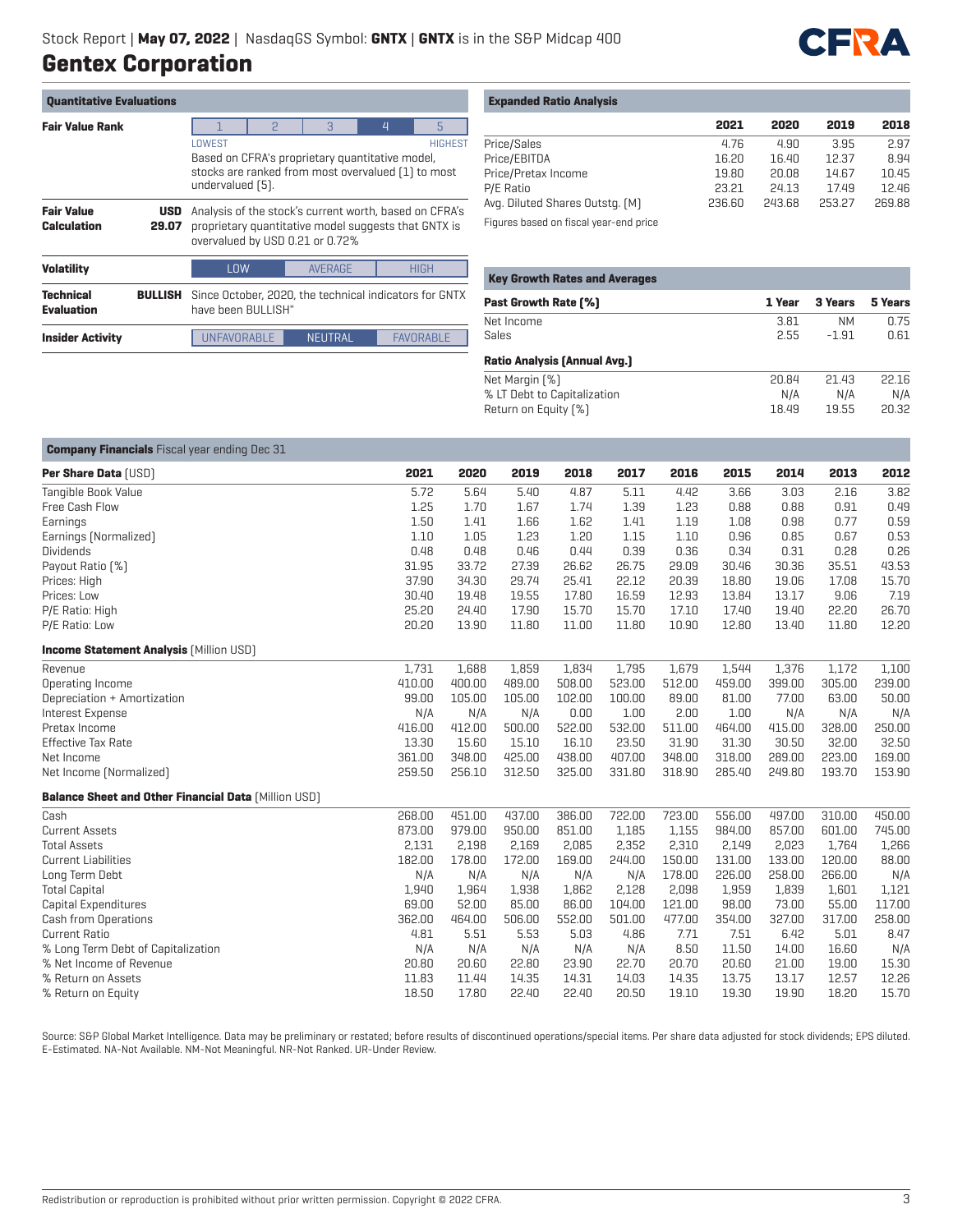

# **Sub-Industry Outlook**

Our fundamental outlook for the Auto Parts and Equipment sub-industry for the next 12 months is neutral, reflecting expectations that auto prices will continue to set new record highs and demand will continue to recover in most major markets, but growth will be tempered by a combination of semiconductor shortages, supply chain disruptions, cost inflation, and rising interest rates.

We estimate global light vehicle sales will increase by 3.8% to 82.4 million units in 2022 and 6.2% to 87.5 million in 2023, up from an estimated 79.4 million in 2021 (+5.2% Y/Y). Still, we expect global light vehicle sales to come in well below the prepandemic level of 90.4 million units in 2019. In 2021, sales grew 3.6% in China, the world's largest auto market (33% of global volumes), and by 0.8% and 3.8%, respectively, in the second and third largest markets of Europe (21% global market share) and the United States (19%). Importantly, global light vehicle sales started 2022 on a sluggish note, declining by 1.4% Y/Y in the first two months of the year, driven by declines in North America (-11.0%) and Europe (-6.0%), partially offset by a surge in China (+7.5%).

We estimate U.S. light vehicle sales will rebound by 2.0% to 15.3 million units in 2022 and another 5.9% to 16.2 million units in 2023, up from an estimated 15.0 million in 2021 (+3.8% Y/Y) and 14.45 million in 2020. Sales would be stronger if not for the record-low inventory levels and parts shortages (particularly semiconductors), which have plagued the market in recent months and we expect to persist well into 2022 and possibly beyond. In 2020, U.S. light vehicle sales posted their weakest total since coming in at 14.44 million units in 2012.

On the positive side, economic growth, low unemployment rates, and relatively low (but rising) interest rates should help support sales volumes. We think margins will benefit from a combination of record-high new vehicle price realizations (over \$46,000 in the U.S. as of February 2022) and cost cuts implemented during the course of the Covid-19 pandemic. However, chip shortages, supply

chain disruptions, rising labor and raw materials costs, higher gasoline prices, and expected interest rate increases are major concerns.

We expect investments in electric and autonomous vehicles to remain a drag on bottom line results for most companies despite growing sales. In 2021, EVs accounted for 8.3% of all new vehicle sales worldwide and 3.1% in the U.S. One other major secular trend has been the growing popularity of light duty vehicles -- a category which includes pickup trucks, SUVs, and crossovers -- and the waning popularity of passenger cars such as sedans and compact vehicles. Light duty vehicles accounted for 76.4% of new vehicles sold in the U.S. in 2020, a percentage that was up from only 51.2% in 2010, according to National Automobile Dealers Association data. The average vehicle on the road in the U.S. was 12.1 years old in 2021 according to IHS Markit, an industry record, which should help support retail and parts demand.

Year-to-date as of April 1, 2022, the S&P Auto Parts & Equipment Index was down 23.7% versus a 4.6% decline for the S&P 1500 Index. In 2021, the S&P Auto Parts & Equipment Index was up 21.7% versus a 26.7% gain for the S&P 1500 Index, and was up 22.2% versus a 15.8% gain for the S&P 1500 Index in 2020. The sub-industry's five-year CAGR is 3.7%, short of the 13.4% growth rate for the S&P 1500 Index.

# **/ Garrett Nelson**

#### **Industry Performance**

 **GICS Sector: Consumer Discretionary Sub-Industry: Auto Parts and Equipment**

Based on S&P 1500 Indexes

Five-Year market price performance through May 07, 2022



sufficient historical index data.

All Sector & Sub-Industry information is based on the Global Industry Classification Standard (GICS).

Past performance is not an indication of future performance and should not be relied upon as such.

**Source: CFRA, S&P Global Market Intelligence**

# **Sub-Industry: Auto Parts and Equipment Peer Group\*: Auto Parts and Equipment**

| <b>Peer Group</b>          | <b>Stock</b><br>Symbol | <b>Exchange Currency</b> |            | Recent<br><b>Stock</b><br>Price | Stk. Mkt.<br><b>Cap.</b> [M] | 30-Dav<br>Price<br>Chg. [%] Chg. [%] | 1-Year<br>Price | P/E<br>Ratio | Fair<br>Value<br>Calc. | [%] | Return<br><b>Yield on Equity</b><br>[%] | LTD to<br>Cap [%] |
|----------------------------|------------------------|--------------------------|------------|---------------------------------|------------------------------|--------------------------------------|-----------------|--------------|------------------------|-----|-----------------------------------------|-------------------|
| <b>Gentex Corporation</b>  | <b>GNTX</b>            | <b>NasdagGS</b>          | <b>USD</b> | 29.28                           | 6,865.0                      | 4.6                                  | $-17.8$         | 21.0         | 29.07                  | 1.6 | 17.2                                    | N/A               |
| Adient plc                 | <b>ADNT</b>            | <b>NYSE</b>              | <b>USD</b> | 33.63                           | 3,187.0                      | $-1.5$                               | $-30.4$         | 4.0          | 56.86                  | N/A | 36.5                                    | N/A               |
| Autoliv, Inc.              | ALV                    | <b>NYSE</b>              | <b>USD</b> | 72.35                           | 6,319.0                      | $-0.4$                               | $-29.6$         | 18.0         | 106.01                 | 3.5 | 14.0                                    | N/A               |
| BorgWarner Inc.            | <b>BWA</b>             | <b>NYSE</b>              | <b>USD</b> | 37.97                           | 9,097.0                      | 2.0                                  | $-27.3$         | 14.0         | 43.99                  | 1.8 | 11.0                                    | N/A               |
| Dorman Products, Inc.      | <b>DORM</b>            | NasdagGS                 | <b>USD</b> | 96.13                           | 3,023.0                      | 1.1                                  | $-6.1$          | 23.0         | N/A                    | N/A | 14.5                                    | N/A               |
| Fox Factory Holding Corp.  | <b>FOXF</b>            | NasdagGS                 | <b>USD</b> | 81.29                           | 3,426.0                      | $-12.8$                              | $-46.1$         | 20.0         | N/A                    | N/A | 20.3                                    | N/A               |
| Lear Corporation           | LEA                    | <b>NYSE</b>              | <b>USD</b> | 130.98                          | 7.830.0                      | 0.1                                  | $-31.9$         | 36.0         | 149.94                 | 2.4 | 6.3                                     | N/A               |
| Luminar Technologies, Inc. | LAZR                   | NasdagGS                 | <b>USD</b> | 11.12                           | 3,885.0                      | $-23.3$                              | $-43.3$         | <b>NM</b>    | N/A                    | N/A | $-67.4$                                 | N/A               |
| QuantumScape Corporation   | QS                     | <b>NYSE</b>              | <b>USD</b> | 14.60                           | 6,285.0                      | $-24.3$                              | $-52.9$         | <b>NM</b>    | N/A                    | N/A | $-4.3$                                  | N/A               |
| Veoneer, Inc.              | <b>VNE</b>             | <b>NYSE</b>              | <b>USD</b> | 36.95                           | 4,139.0                      | N/A                                  | 59.9            | <b>NM</b>    | N/A                    | N/A | $-36.8$                                 | N/A               |
| Visteon Corporation        | VC                     | NasdagGS                 | <b>USD</b> | 104.84                          | 2,947.0                      | 6.0                                  | $-17.1$         | 64.0         | N/A                    | N/A | 9.4                                     | N/A               |

\*For Peer Groups with more than 10 companies or stocks, selection of issues is based on market capitalization.

NA-Not Available; NM-Not Meaningful.

Note: Peers are selected based on Global Industry Classification Standards and market capitalization. The peer group list includes companies with similar characteristics, but may not include all the companies within the sa industry and/or that engage in the same line of business.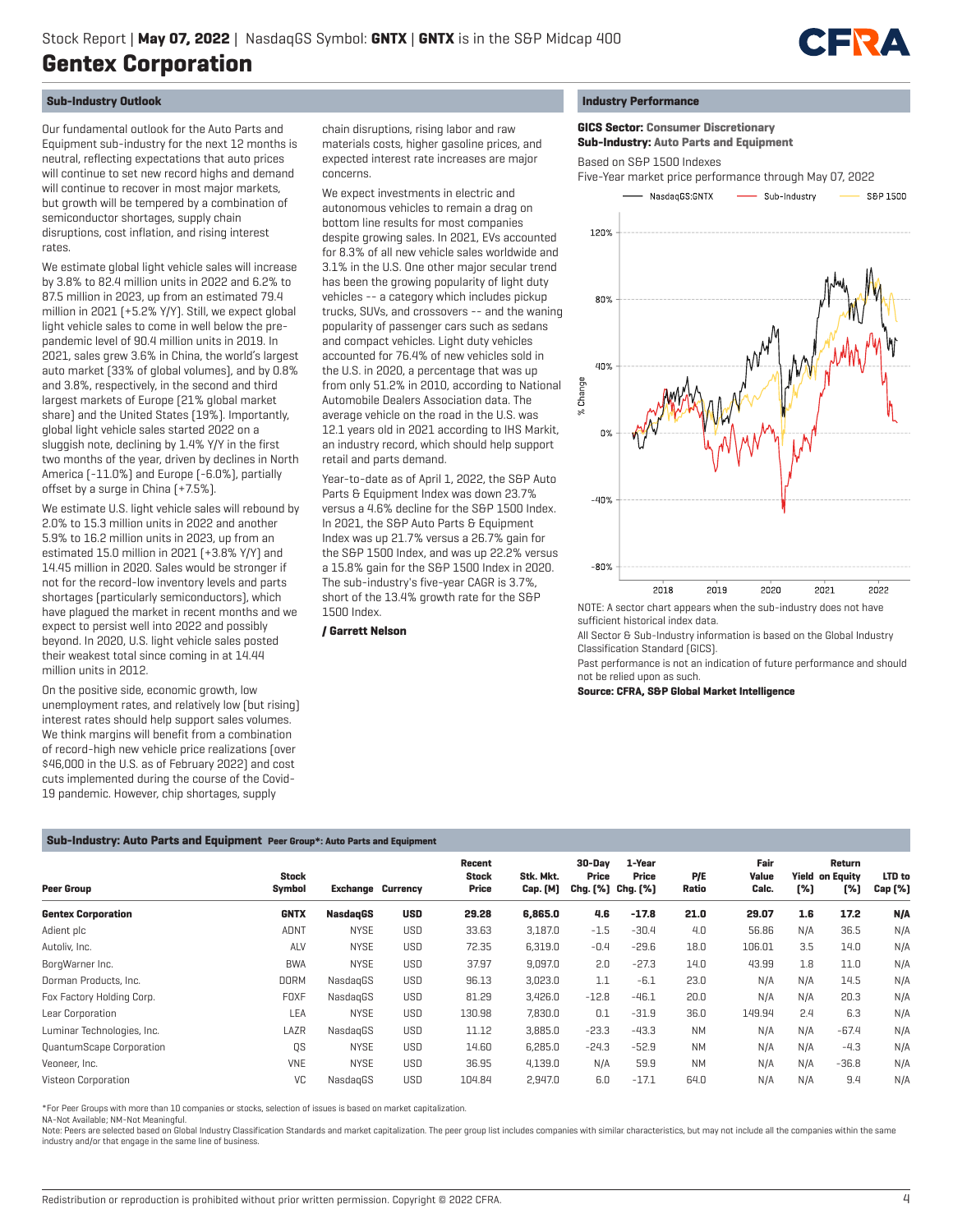

# **Analyst Research Notes and other Company News**

# **April 22, 2022**

09:56 AM ET... CFRA Raises Opinion on Shares of Gentex Corporation to Buy from Hold (GNTX 29.85\*\*\*\*):

We lift our 12-month target by \$4 to \$34, based on a '23 P/E of 16.2x, a discount to GNTX's 5-year mean forward P/E of 16.9x. We maintain our adjusted EPS estimates of \$1.75 for '22 and \$2.10 for '23. GNTX posts Q1 adjusted EPS of \$0.37 vs. \$0.46 (- 19.6%), five cents above consensus. Revenue fell 3.2% to \$468.3M (\$36.3M ahead of consensus) on a 6.6% drop in mirror shipments and gross margin contraction of 360 bps to 34.3% (10 bps ahead of consensus). GNTX maintained 2022 guidance for net sales and gross margins of \$1.87B-\$2.02B and 35%-36%, respectively. With expectations that various other auto suppliers are poised to post weak results and possibly lower full year guidance (see ALV's release this morning), GNTX stands out in the current environment. We think its industry-leading margins, share repurchases, and strong balance sheet (\$287M of net cash at the end of Q1) are likely to drive outperformance relative to auto supplier peers against the difficult backdrop of softening demand and rising interest rates. / Garrett Nelson

# **January 28, 2022**

09:19 AM ET... CFRA Maintains Hold Opinion on Shares of Gentex Corporation (GNTX 31.28\*\*\*):

We lower our 12-month price target by \$4 to \$30, based on a '23 P/E of 14.3x, a justified discount to GNTX's 10-year average forward P/E of 16.6x. We lower our '22 adjusted EPS estimate by \$0.25 to \$1.75 and introduce '23 at \$2.10. GNTX posts Q4 adjusted EPS of \$0.35 vs. \$0.58 (-39.7%), in-line with consensus. However, it was a low-quality quarter, as earnings were boosted by a much lower than expected tax rate. Revenue fell 20.8% to \$419.8M (\$1.2M below consensus) on an 18.1% decline in mirror shipments, and gross margin contracted 660 bps to 34.3% (100 bps short of consensus). GNTX introduced 2022 guidance for net sales and gross margins of \$1.87B-\$2.02B and 35%-36%, respectively, short of the \$2.04B and 37.6% consensus. With GNTX's guidance implying a significantly weaker 2022 than The Street was expecting, we expect the stock to trade lower, and we maintain a Hold opinion. However, we like GNTX's industry-leading gross margins, debt-free balance sheet, and history of returning cash to shareholders. / Garrett Nelson

# **October 22, 2021**

09:47 AM ET... CFRA Maintains Hold Opinion on Shares of Gentex Corporation (GNTX 36.10\*\*\*):

We raise our 12-month target by \$2 to \$34, based on a '22 P/E of 17x, a slight premium to GNTX's five-year mean forward P/E of 16.4x. We lower our adjusted EPS estimates by \$0.25 to \$1.55 for '21 and by \$0.20 to \$2.00 for '22. GNTX posts Q3 adjusted EPS of \$0.32 vs. \$0.48 (-33.3%), four cents short of consensus. The miss was due to weaker than expected top-line and gross margins, as revenue fell 15.8% to \$399.6M (\$22.5M below consensus) on lower pricing and a 7.1% drop in mirror shipments, and gross margin contracted 440 bps to 35.3% (60 bps below consensus). GNTX lowered guidance for the second half of 2021 on lower global auto production, with its net sales and gross margin forecasts being cut from \$970M-\$1.07B and 37.5%-38.5% to \$770M-\$840M and 35%-36%, respectively. The good news is that GNTX said it expects revenue to rebound 15%-20% in 2022. We like GNTX's industry-high gross margins, debt-free balance sheet, and dividend/ buyback history, but see better opportunities in the auto supplier space. / Garrett Nelson

# **July 23, 2021**

08:46 AM ET... CFRA Maintains Hold Opinion on Shares of Gentex Corporation (GNTX 31.86\*\*\*):

We lower our 12-month price target by \$3 to \$32, based on a '22 P/E of 14.5x, a discount to GNTX's 5-year mean forward P/E of 16.2x. We lower our adjusted EPS estimates by \$0.20 to \$1.80 for '21 and by \$0.10 to \$2.20 for '22. GNTX posts Q2 adjusted EPS of \$0.36 vs. \$0.02, seven cents short of consensus. The miss was due to a weaker-than-expected top line and gross margins, as Q2 revenue rose 86.1% to \$428M (\$30M below consensus) on a 98.1% increase in mirror shipments, while gross margin expanded 1,630 bps to 35.4% (220 bps short of consensus). GNTX said its results were adversely impacted by the auto industry's production interruptions from the shortage of semiconductors and other parts, particularly in North America. GNTX's guidance for the second half of 2021 implied lower revenue and gross margin expectations. While we like GNTX's industry-high gross margins, debt-free balance sheet, and history of returning cash to shareholders (including Q2 buybacks of 3.4M shares), we prefer other auto suppliers. / Garrett Nelson

# **April 23, 2021**

09:38 AM ET... CFRA Maintains Hold Opinion on Shares of Gentex Corporation (GNTX 35.61\*\*\*):

We maintain our 12-month price target of \$35, based on a '22 P/E of 15.2x, a modest discount to GNTX's 5-year mean forward P/E of 16.1x. We maintain our adjusted EPS estimates of \$2.00 for '21 and \$2.30 for '22. GNTX posts Q1 EPS of \$0.46 vs. \$0.36 (+27.8%), three cents below consensus. The miss was due to a weaker-than-expected top line and gross margins, as Q1 revenue rose 6.5% to \$483.7M (\$9.1M below consensus) on a 13.3% increase in mirror shipments, while gross margin expanded 340 bps to 37.9% (120 bps short of consensus). GNTX said margins were hurt by part shortages that resulted in raw material price increases and increased freight costs. Despite the miss, GNTX reiterated prior 2021 guidance for revenue and gross margin of \$1.94B-\$2.02B and 39%-40%, respectively. While we like GNTX's industry-high gross margins, debt-free balance sheet, and history of returning cash to shareholders (including Q1 buybacks of 2.8M shares at an average price of \$35.46/share), we see auto suppliers with greater upside. / Garrett Nelson

#### **January 29, 2021**

09:16 AM ET... CFRA Maintains Hold Opinion on Shares of Gentex Corporation (GNTX 33.55\*\*\*):

We raise our 12-month price target by \$3 to \$35, based on '22 P/E of 15.2x, a modest discount to GNTX's 5-year average forward P/E of 15.9x. We increase our '21 adjusted EPS estimate by \$0.10 to \$2.00 and introduce '22 at \$2.30. GNTX posts Q4 adjusted EPS of \$0.58 vs. \$0.39 (+48.7%), \$0.08 ahead of consensus. The beat was due to both stronger-than-expected sales and cost performance, as GNTX's Q4 revenue rose 19.4% to \$529.9M (\$47.2M above consensus) on a 13.6% increase in mirror shipments, while gross margin expanded 440 bps to 40.9% (160 bps ahead of consensus). GNTX introduced 2021 guidance for revenue and gross margin of \$1.94B-\$2.02B and 39%-40%, respectively, versus the consensus estimates of \$1.95B and 39.1%, respectively. While we consider GNTX a best-of-breed auto supplier due to its industry-leading gross margins, debt-free balance sheet, and history of returning cash to shareholders, we remain at a Hold, seeing names with greater near-term upside in the space. / Garrett Nelson

# **October 23, 2020**

11:08 AM ET... CFRA Maintains Hold Opinion on Shares of Gentex Corporation (GNTX 28.54\*\*\*):

We raise our 12-month target by \$6 to \$32, based on '21 P/E of 16.8x versus GNTX's 10-year mean forward P/E of 17.2x. We increase our adjusted EPS estimates by \$0.27 to \$1.32 for '20 and by \$0.40 to \$1.90 for '21. GNTX posts Q3 adjusted EPS of \$0.48 vs. \$0.44 (+9.1%), \$0.07 above consensus. The beat was due to both betterthan-expected sales and cost performance, as GNTX's Q3 revenue fell 0.7% to \$474.6M (\$14.9M above consensus) on a 2.6% drop in mirror shipments, but gross margin expanded 200 bps to 39.7% (consensus = 36.2%). On the heels of its strong Q3, GNTX raised second half 2020 guidance for revenue and gross margin to \$940M-\$960M and 39%-40%, respectively, versus \$865M-\$915M and 36%-37% previously. GNTX also said that it currently expects 15%-20% revenue growth in 2021 based on IHS' forecast of global light vehicle production growth of 12% next year (CFRA estimate = 11.8%). We remain at a Hold, as we think lower-quality, higher-beta suppliers are more likely to outperform in that type of environment. / Garrett Nelson

Note: Research notes reflect CFRA's published opinions and analysis on the stock at the time the note was published. The note reflects the views of the equity analyst as of the date and time indicated in the note, and may not reflect CFRA's current view on the company.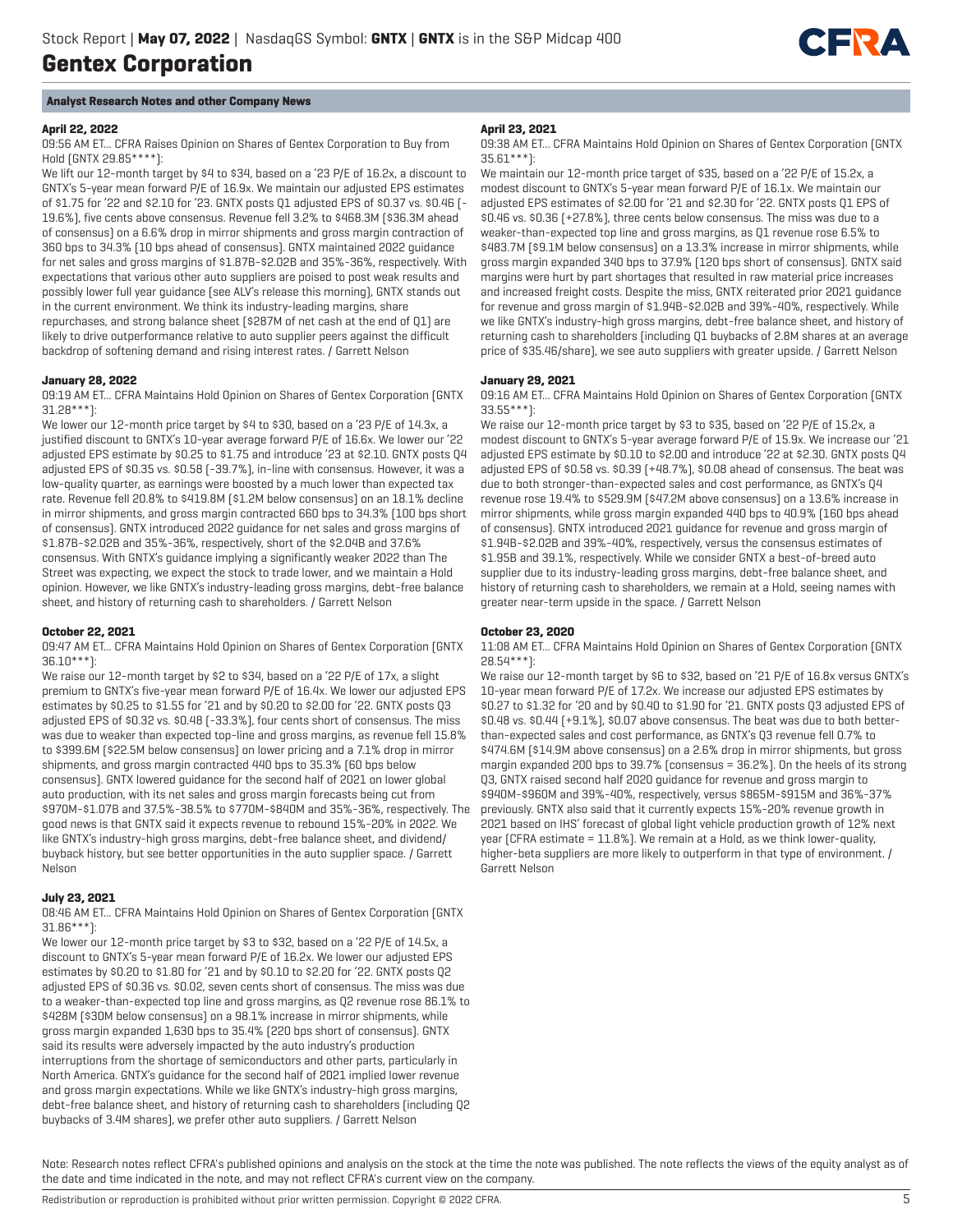# M HR

# **Analysts Recommendations**



# **Wall Street Consensus Opinion**

# **Buy/Hold**

# **Wall Street Consensus vs. Performance**

For fiscal year 2022, analysts estimate that GNTX will earn USD 1.65. For fiscal year 2023, analysts estimate that GNTX's earnings per share will grow by 32.73% to USD 2.19.

|            | No. of                 |            |            |             |
|------------|------------------------|------------|------------|-------------|
|            | <b>Recommendations</b> | % of Total | 1 Mo.Prior | 3 Mos.Prior |
| Buy        |                        | 45         |            | 5           |
| Buy/Hold   |                        | 18         |            | Ο           |
| Hold       |                        | 9          |            | 2           |
| Weak hold  |                        | 18         |            | 2           |
| Sell       | U                      |            |            | 0           |
| No Opinion |                        | 9          |            |             |
| Total      |                        | 100        | 11         | 10          |

# **Wall Street Consensus Estimates**



Forecasts are not reliable indicator of future performance.

Note: A company's earnings outlook plays a major part in any investment decision. S&P Global Market Intelligence organizes the earnings estimates of over 2,300 Wall Street analysts, and provides their consensus of earnings over the next two years, as well as how those earnings estimates have changed over time. Note that the information provided in relation to consensus estimates is not intended to predict actual results and should not be taken as a reliable indicator of future performance.

**Note: For all tables, graphs and charts in this report that do not cite any reference or source, the source is S&P Global Market Intelligence.**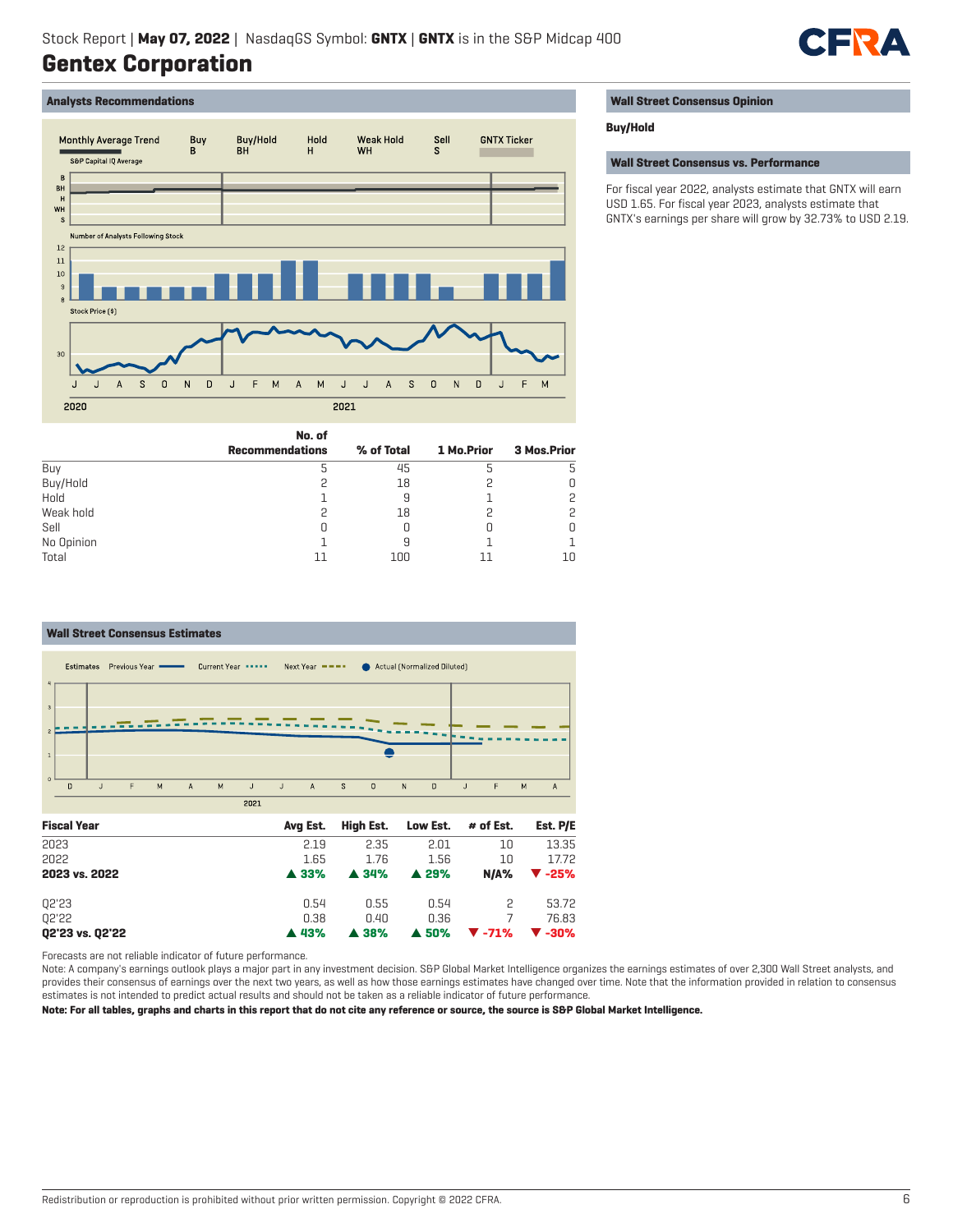

# **Glossary**

# **STARS**

Since January 1, 1987, CFRA Equity and Fund Research Services, and its predecessor S&P Capital IQ Equity Research has ranked a universe of U.S. common stocks, ADRs (American Depositary Receipts), and ADSs (American Depositary Shares) based on a given equity's potential for future performance. Similarly, we have ranked Asian and European equities since June 30, 2002. Under proprietary STARS (Stock Appreciation Ranking System), equity analysts rank equities according to their individual forecast of an equity's future total return potential versus the expected total return of a relevant benchmark (e.g., a regional index (MSCI AC Asia Pacific Index, MSCI AC Europe Index or S&P 500® Index)), based on a 12-month time horizon. STARS was designed to help investors looking to put their investment decisions in perspective. Data used to assist in determining the STARS ranking may be the result of the analyst's own models as well as internal proprietary models resulting from dynamic data inputs.

# **S&P Global Market Intelligence's Quality Ranking**

(also known as **S&P Capital IQ Earnings & Dividend Rankings**) - Growth and S&P Capital IQ Earnings & Dividend Rankings stability of earnings and dividends are deemed key elements in establishing S&P Global Market Intelligence's earnings and dividend rankings for common stocks, which are designed to capsulize the nature of this record in a single symbol. It should be noted, however, that the process also takes into consideration certain adjustments and modifications deemed desirable in establishing such rankings. The final score for each stock is measured against a scoring matrix determined by analysis of the scores of a large and representative sample of stocks. The range of scores in the array of this sample has been aligned with the following ladder of rankings:

- A+ Highest B Below Average
- A High B- Lower
- A Above C Lowest
- 
- B+ Average D In Reorganization
- NC Not Ranked

# **EPS Estimates**

CFRA's earnings per share (EPS) estimates reflect analyst projections of future EPS from continuing operations, and generally exclude various items that are viewed as special, non-recurring, or extraordinary. Also, EPS estimates reflect either forecasts of equity analysts; or, the consensus (average) EPS estimate, which are independently compiled by S&P Global Market Intelligence, a data provider to CFRA. Among the items typically excluded from EPS estimates are asset sale gains; impairment, restructuring or merger-related charges; legal and insurance settlements; in process research and development expenses; gains or losses on the extinguishment of debt; the cumulative effect of accounting changes; and earnings related to operations that have been classified by the company as discontinued. The inclusion of some items, such as stock option expense and recurring types of other charges, may vary, and depend on such factors as industry practice, analyst judgment, and the extent to which some types of data is disclosed by companies.

# **12-Month Target Price**

The equity analyst's projection of the market price a given security will command 12 months hence, based on a combination of intrinsic, relative, and private market valuation metrics, including Fair Value.

# **Abbreviations Used in Equity Research Reports**

CAGR - Compound Annual Growth Rate CAPEX - Capital Expenditures CY - Calendar Year DCF - Discounted Cash Flow DDM - Dividend Discount Model EBIT - Earnings Before Interest and Taxes EBITDA - Earnings Before Interest, Taxes, Depreciation & Amortization EPS - Earnings Per Share EV - Enterprise Value FCF - Free Cash Flow FFO - Funds From Operations FY - Fiscal Year P/E - Price/Earnings P/NAV - Price to Net Asset Value PEG Ratio - P/E-to-Growth Ratio PV - Present Value R&D - Research & Development ROCE - Return on Capital Employed ROE Return on Equity ROI - Return on Investment ROIC - Return on Invested Capital ROA - Return on Assets SG&A - Selling, General & Administrative Expenses SOTP - Sum-of-The-Parts WACC - Weighted Average Cost of Capital

# **Dividends on American Depository Receipts (ADRs) and American Depository Shares (ADSs) are net of taxes (paid in the country of origin).**

# **Qualitative Risk Assessment**

Reflects an equity analyst's view of a given company's operational risk, or the risk of a firm's ability to continue as an ongoing concern. The Qualitative Risk Assessment is a relative ranking to the U.S. STARS universe, and should be reflective of risk factors related to a company's operations, as opposed to risk and volatility measures associated with share prices. For an ETF this reflects on a capitalization-weighted basis, the average qualitative risk assessment assigned to holdings of the fund.

# **STARS Ranking system and definition:**

# **\*\*\*\*\* 5-STARS (Strong Buy):**

Total return is expected to outperform the total return of a relevant benchmark, by a notable margin over the coming 12 months, with shares rising in price on an absolute basis.

# $\star \star \star \star \star 4$ -STARS [Buy]:

Total return is expected to outperform the total return of a relevant benchmark over the coming 12 months.

# $\star \star \star \star \star 3$ -STARS (Hold):

Total return is expected to closely approximate the total return of a relevant benchmark over the coming 12 months.

# $\star\star\star\star\star$  2-STARS [Sell]:

Total return is expected to underperform the total return of a relevant benchmark over the coming 12 months.

# $\star \star \star \star \star \mathbf{1}$ -STAR (Strong Sell):

Total return is expected to underperform the total return of a relevant benchmark by a notable margin over the coming 12 months, with shares falling in price on an absolute basis.

# **Relevant benchmarks:**

In North America, the relevant benchmark is the S&P 500 Index, in Europe and in Asia, the relevant benchmarks are the MSCI AC Europe Index and the MSCI AC Asia Pacific Index, respectively.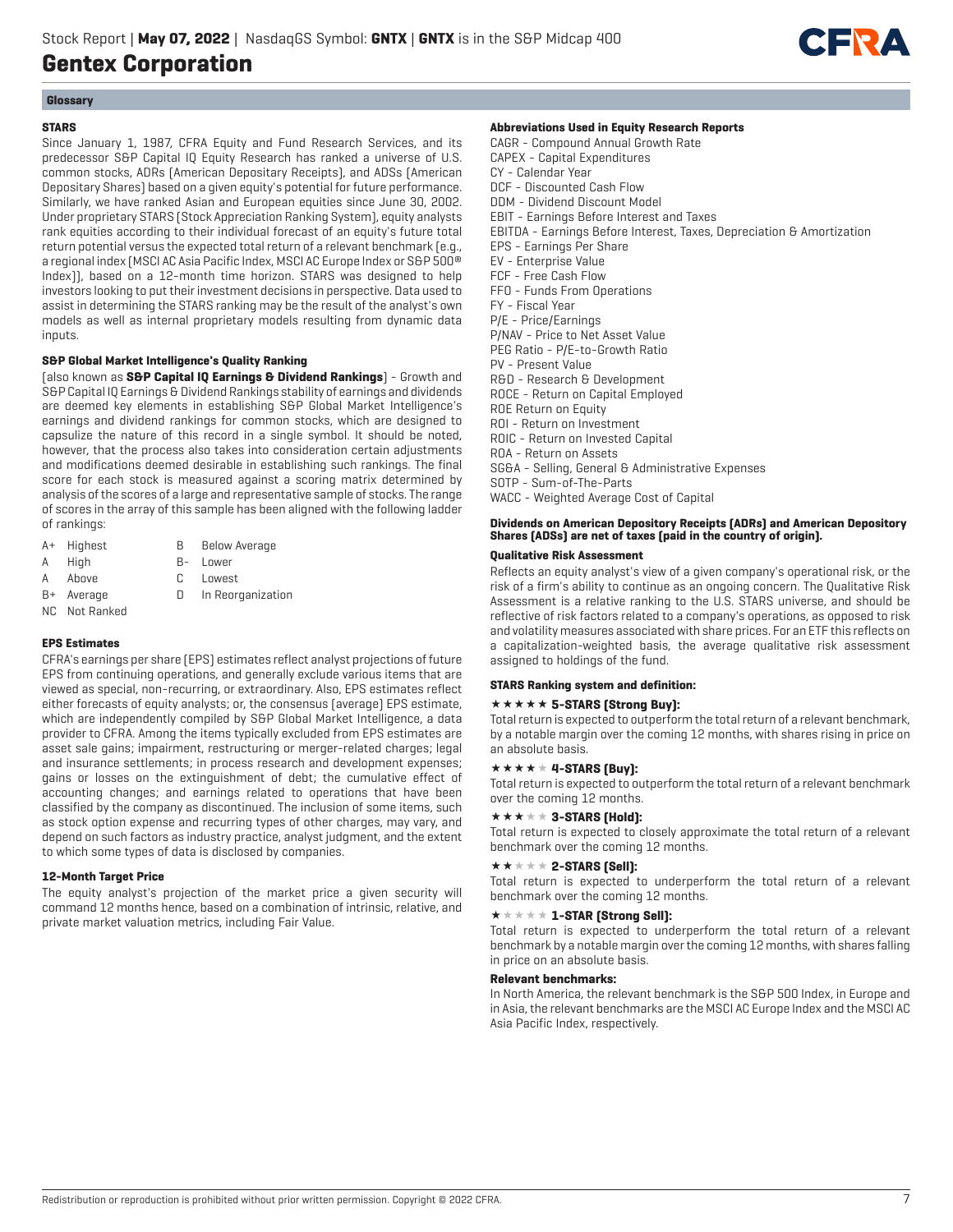

#### **Disclosures**

Stocks are ranked in accordance with the following ranking methodologies:

#### **STARS Stock Reports:**

Qualitative STARS rankings are determined and assigned by equity analysts. For reports containing STARS rankings refer to the Glossary section of the report for detailed methodology and the definition of STARS rankings.

# **Quantitative Stock Reports:**

Quantitative rankings are determined by ranking a universe of common stocks based on 5 measures or model categories: Valuation, Quality, Growth, Street Sentiment, and Price Momentum. In the U.S., a sixth sub-category for Financial Health will also be displayed. Percentile scores are used to compare each company to all other companies in the same universe for each model category. The five (six) model category scores are then weighted and rolled up into a single percentile ranking for that company. For reports containing quantitative rankings refer to the Glossary section seof the report for detailed methodology and the definition of Quantitative rankings.

#### **STARS Stock Reports and Quantitative Stock Reports:**

The methodologies used in STARS Stock Reports and Quantitative Stock Reports (collectively, the "Research Reports") reflect different criteria, assumptions and analytical methods and may have differing rankings. The methodologies and data used to generate the different types of Research Reports are believed by the author and distributor reasonable and appropriate. Generally, CFRA does not generate reports with different ranking methodologies for the same issuer. However, in the event that different methodologies or data are used on the analysis of an issuer, the methodologies may lead to different views on the issuer, which may at times result in contradicting assessments of an issuer. CFRA reserves the right to alter, replace or vary models, methodologies or assumptions from time to time and without notice to clients.

# **STARS Stock Reports:**

Global STARS Distribution as of February 08, 2022

| Ranking | <b>North America</b> | <b>Europe</b> | Asia   | Global |
|---------|----------------------|---------------|--------|--------|
| Buv     | 43.8%                | 46.2%         | 40.0%  | 43.4%  |
| Hold    | 50.0%                | 47.4%         | 55.7%  | 50.7%  |
| Sell    | 6.2%                 | 6.4%          | 4.3%   | 5.9%   |
| Total   | 100.0%               | 100.0%        | 100.0% | 100.0% |

#### **Analyst Certification:**

**STARS Stock Reports are prepared by the equity research analysts of CFRA and its affiliates and subsidiaries. Quantitative Stock Reports are prepared by CFRA. All of the views expressed in STARS Stock Reports accurately reflect the research analyst's personal views regarding any and all of the subject securities or issuers; all of the views expressed in the Quantitative Stock Reports accurately reflect the output of CFRA's algorithms and programs. Analysts generally update STARS Stock Reports at least four times each year. Quantitative Stock Reports are generally updated weekly. No part of analysts' or CFRA's compensation was, is, or will be directly or indirectly related to the specific rankings or views expressed in any Stock Report.**

# **About CFRA Equity Research:**

This Research Report is published and originally distributed by Accounting Research & Analytics, LLC d/b/a CFRA ("CFRA US"), with the following exceptions: In the UK/EU/EEA, it is published and originally distributed by CFRA UK Limited ("CFRA UK"), which is regulated by the Financial Conduct Authority (No. 775151), and in Malaysia by CFRA MY Sdn Bhd (Company No. 683377-A) ("CFRA Malaysia"), which is regulated by Securities Commission Malaysia, (No. CMSL/A0181/2007) under license from CFRA US. These parties and their subsidiaries maintain no responsibility for reports redistributed by third parties such as brokers or financial advisors.

#### **General Disclosure**

#### **Notice to all jurisdictions:**

Where Research Reports are made available in a language other than English and in the case of inconsistencies between the English and translated versions of a Research Report, the English version will control and supersede any ambiguities between such versions. Neither CFRA nor its affiliates guarantee the accuracy of any translation.

The content of this report and the opinions expressed herein are those of CFRA based upon publicly-available information that CFRA believes to be reliable and the opinions are subject to change without notice. This analysis has not been submitted to, nor received approval from, the United States Securities and Exchange Commission or any other regulatory body. CFRA AND ALL RELATED ENTITIES SPECIFICALLY DISCLAIM ALL WARRANTIES, EXPRESS OR IMPLIED, to the full extent permitted by law, regarding the accuracy, completeness, or usefulness of this information and assumes no liability with respect to the consequences of relying on this information for investment or other purposes.

No content in this Research Report may be modified, reverse engineered, reproduced or distributed in any form by any means, or stored in a database or retrieval system, without the prior written permission of CFRA, or used for any unlawful or unauthorized purposes. Neither CFRA nor its third-party providers, as well as its/their directors, officers, shareholders, employees or agents, guarantee the accuracy, completeness, timeliness or availability of the content herein

#### **Past performance is not necessarily indicative of future results.**

This document may contain forward-looking statements or forecasts; such forecasts are

not a reliable indicator of future performance.

This report is not intended to, and does not, constitute an offer or solicitation to buy and sell securities or engage in any investment activity. This report is for informational purposes only. Statements in this report are not made with respect to any particular investor or type of investor. Securities, financial instruments or strategies mentioned herein may not be suitable for all investors and this material is not intended for any specific investor and does not take into account an investor's particular investment objectives, financial situations or needs. Before acting on anything in this report, you should consider whether it is suitable for your particular circumstances and, if necessary, seek professional advice. CFRA may license certain intellectual property or provide services to, or otherwise have a business relationship with, certain issuers of securities that are the subject of CFRA research reports, including exchange-traded investments whose investment objective is to substantially replicate the returns of a proprietary index of CFRA. In cases where CFRA is paid fees that are tied to the amount of assets invested in a fund or the volume of trading activity in a fund, investment in the fund may result in CFRA receiving compensation in addition to the subscription fees or other compensation for services rendered by CFRA, however, no part of CFRA's compensation for services is tied to any particular viewpoint or rating. Additional information on a subject company may be available upon request.

CFRA's financial data provider is S&P Global Market Intelligence. THIS DOCUMENT CONTAINS COPYRIGHTED AND TRADE SECRET MATERIAL DISTRIBUTED UNDER LICENSE FROM S&P GLOBAL MARKET INTELLIGENCE. FOR RECIPIENT'S INTERNAL USE ONLY.

The Global Industry Classification Standard (GICS®) was developed by and/or is the exclusive property of MSCI, Inc. and S&P Global Market Intelligence. GICS is a service mark of MSCI and S&P Global Market Intelligence and has been licensed for use by CFRA.

#### **Other Disclaimers and Notices**

Certain information in this report is provided by S&P Global, Inc. and/or its affiliates and subsidiaries (collectively "S&P Global"). Such information is subject to the following disclaimers and notices: "Copyright © 2018, S&P Global Market Intelligence (and its affiliates as applicable). All rights reserved. Nothing contained herein is investment advice and a reference to a particular investment or security, a credit rating or any observation concerning a security or investment provided by S&P Global is not a recommendation to buy, sell or hold such investment or security or make any other investment decisions. This may contain information obtained from third parties, including ratings from credit ratings agencies. Reproduction and distribution of S&P Global's information and third party content in any form is prohibited except with the prior written permission of S&P Global or the related third party, as applicable. Neither S&P Global nor its third party providers guarantee the accuracy, completeness, timeliness or availability of any information, including ratings, and are not responsible for any errors or omissions (negligent or otherwise), regardless of the cause, or for the results obtained from the use of such information or content. S&P GLOBAL AND ITS THIRD PARTY CONTENT PROVIDERS GIVE NO EXPRESS OR IMPLIED WARRANTIES, INCLUDING, BUT NOT LIMITED TO, ANY WARRANTIES OF MERCHANTABILITY OR FITNESS FOR A PARTICULAR PURPOSE OR USE AND ALL S&P INFORMATION IS PROVIDED ON AN AS-IS BASIS. S&P GLOBAL AND ITS THIRD PARTY CONTENT PROVIDERS SHALL NOT BE LIABLE FOR ANY DIRECT, INDIRECT, INCIDENTAL, EXEMPLARY, COMPENSATORY, PUNITIVE, SPECIAL OR CONSEQUENTIAL DAMAGES, COSTS, EXPENSES, LEGAL FEES, OR LOSSES (INCLUDING LOST INCOME OR PROFITS AND OPPORTUNITY COSTS OR LOSSES CAUSED BY NEGLIGENCE) IN CONNECTION WITH ANY USE OF THEIR INFORMATION OR CONTENT, INCLUDING RATINGS. Credit ratings are statements of opinions and are not statements of fact or recommendations to purchase, hold or sell securities. They do not address the suitability of securities or the suitability of securities for investment purposes, and should not be relied on as investment advice."